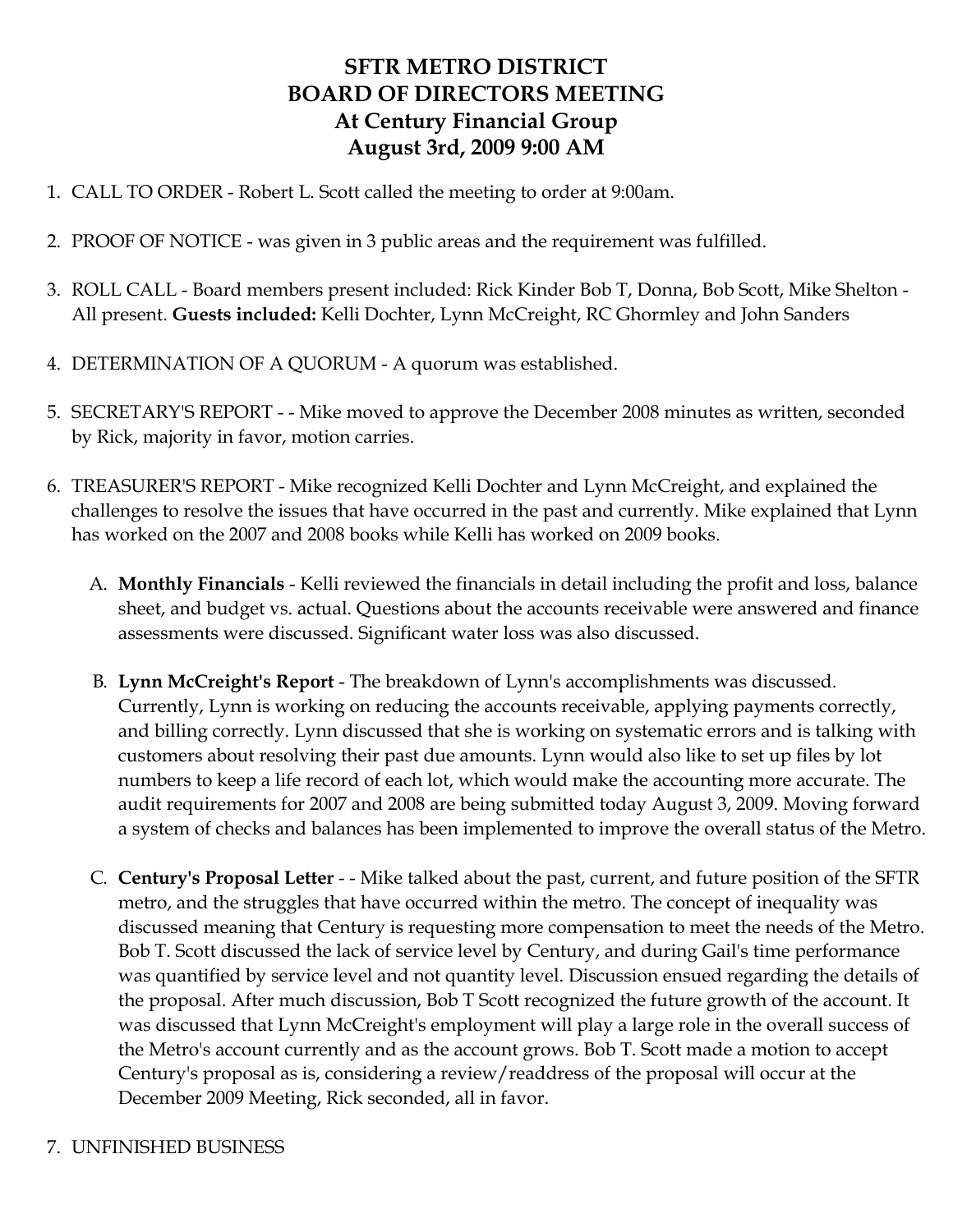A. **SCADA Project** - Two Excel spreadsheet were passed out to the board and John reviewed each one in detail. One report showed what has been purchased, the model number, and the cost. John discussed the expenses to date of the system. John also discussed the second report, which showed how the money has been spent on each tank. Certain things need to be monitored through visual monitoring not through the website. John requested that the board ask any questions regarding the project and the budget vs. actual. A typo was pointed out and Bob T. wanted to know if a license has been issued yet, and so far a license has not been issued. Questions regarding lightning strikes took place. Surge suppressors are in place to protect the system. The ultimate goal is to have control of the system remotely via a computer.

#### 8. NEW BUSINESS

- A. **System Modifications Report** The rubber items in the PRVs are deteriorating and there is a serious corrosion problem. All of the PRVs need to be rebuilt and the rough cost of doing such is \$25,000 total or \$1100 a pit to replace the galvanized pipe with copper pipe. Pump upgrades also need to be considered. Tandem pumps may need to be installed in the cistern along with surge tanks. To do this the approximate cost is \$26,400. Bob T. Scott discussed the Clyde Report and how many gallons they should be able to pump compared to what is being pumped. The possibility of putting a pump in the Holiday Inn's pump tank was considered to relieve the workload of the pumps.
- B. **Pueblo Health Department** Rick has attended several water seminars, and Rick relayed that during these seminars most water districts are under-charging. The Metro is basically breaking even in regards to water sales.
- C. **Monthly Billing** Bob T. Scott expressed the inconsistencies with monthly billing such as estimating, and the elderly not checking their meters. Bob L. Scott reported that monthly meter readings will possibly eliminate the amount of present leaks, and Mike agreed with Bob T. Scott that issues will occur, but this will relieve the disputes between the board and water users. Bob T. Scott disagrees with monthly meter reading. Lynn highlighted the various features associated with the new software and how this might assist in the monthly billing. Bob L. Scott stated at this point we move forward with the software implementation before discussing the details of the monthly reading.
- 9. ADJOURNMENT Mike moved to adjourn the meeting at 11:05 a.m.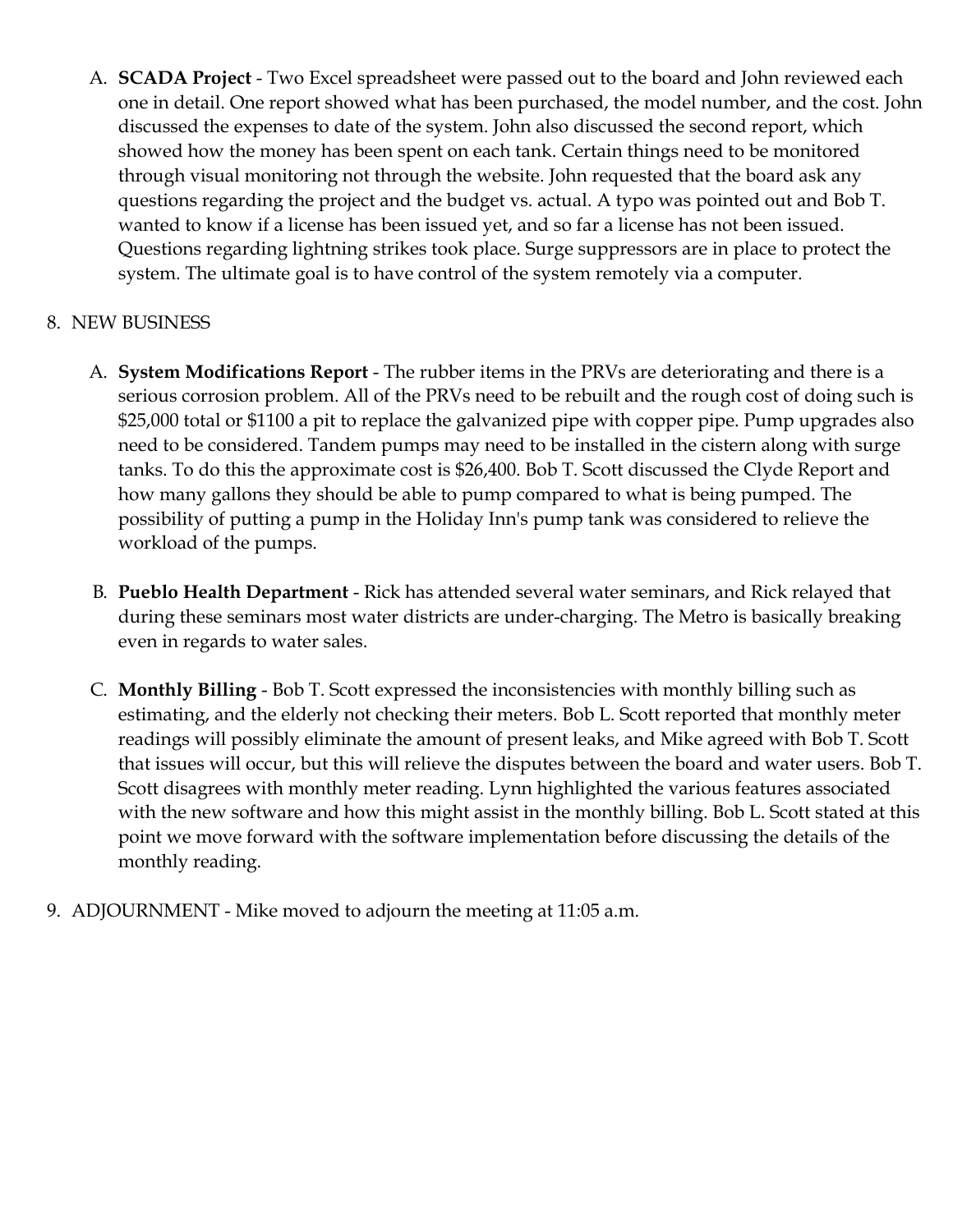# **SFTR METRO DISTRICT BOARD OF DIRECTORS MEETING At Century Financial Group November 16, 2009 9:00 AM**

Meeting called to order by Rick Kinder at 8:58 AM.

Roll Call- Bob T. Scott, Donna Scott, and Rick Kinder

Special Guests- See Attached [Roster](http://santafetrailranch.com/minutes/view.aspx?page=metro_09-11-16.htm#roster)

Rick explained to those present that a meeting was held in December of 2008 to appoint Mike Shelton and Bob L. Scott as the regular election of 2008 was declared void by DOLA since the proper paperwork was not filed. At the December 2008 meeting, Rick Kinder stated that we believed that they appointed Mike Shelton and Bob L. Scott.

Bob T distributed a copy of the minutes from 2008. Bob T Scott brought up the fact that Bob L and Mike S appointed themselves, which was contrary to the document (assuming bylaws) distributed by Bob L. Rick explained that he as well as Bob L and Mike S believed that they were conducting business correctly and therefore he believes the business they conducted during this time was in good faith and valid.

Bob T explained that the letter received from DOLA stating that the election process was not complete was not presented to the board in December 2008. Kelli brought up that she did receive the letter and presented the letter to Dave Grove, but it may have not been distributed to the board.

Jesses Manzanraes further discussed that an appointment and cancellation of election are two different situations.

Mary Dye explained that she is concerned about the way business is being handled by the current board members and further discussed that several of those in attendance appreciate Bob L Scott and Mike Shelton for their dedication to the Metro.

Discussion ensued regarding the communication on the website forum over the weekend.

Jesse explained that the election was cancelled and by law it would seem reasonable to believe that Bob L and Mike S were appointed.

Discussion ensued between those in attendance and the board regarding the animosity that exists between Bob T, Bob L, Mike Shelton, Donna Scott and Rick Kinder.

A new community member voiced that he would like to see the air clear between the current board, and he would like to see the board establish a functioning board that is responsible for maintaining the water system.

Donna discussed her resignation as secretary because she didn't feel that the minutes she was taking were accepted by the current board at the time when she was secretary.

Bob T explained that he was not getting cooperation when he was taking care of the water system and that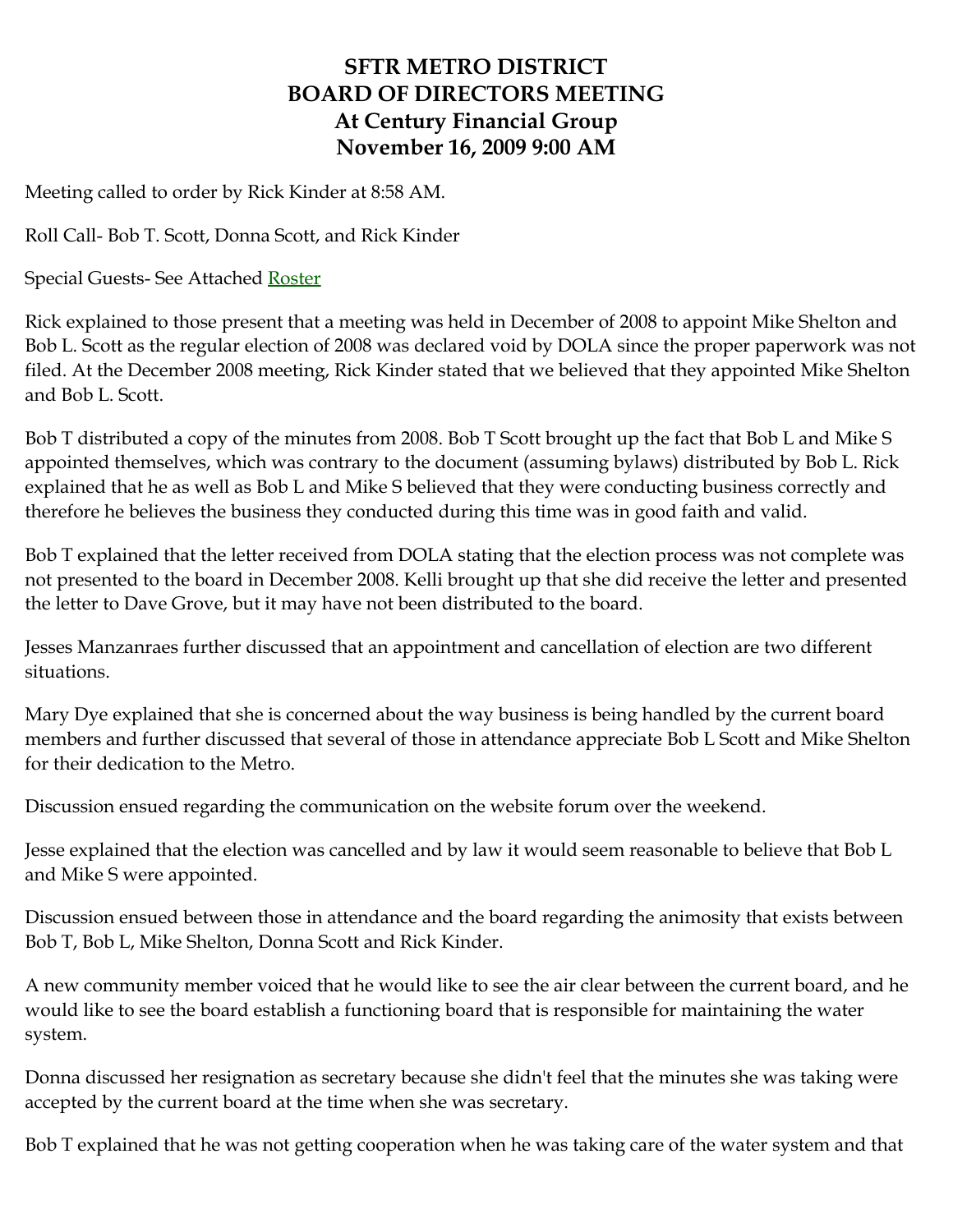he removed himself from maintaining the water system due to non-communication between board members. Bob T also explained that he didn't feel comfortable as treasurer due to the fact that some financial disagreements occurred between board members that were not resolved as he requested.

The question on the table is to establish whether or not to appoint Bob L and Mike S. Bob T Scott said he would like to establish more details before considering the appointment of Bob L and Mike S and that he had received calls of individuals expressing their interest in serving.

Lynn McCreight stated she was hired by Century Financial Group in May 2009 to reconcile and correct the 2007 and 2008 Santa Fe Trail Metro book and exemption from audit was approved by the State in 2007 and audit was performed and approved on the 2008 SFTR Metro books by Dixon and Waller Company.

Rick agreed that Lynn is a taking care of the financials and it would be very difficult to continue business without Bob L and Mike S.

Carol Rawle explained that appointing Mike S and Bob L is a viable solution and she would like to see that happen.

Jesse explained that having elections cancelled are not unusual and that it is common to have incomplete elections. Jesse stated that it is very unlikely that anything that was done is not valid. He reiterated that this is not an uncommon event.

Rick explained that Grimshaw and Harring recommended appointing Mike S and Bob L Scott.

Bob T Scott brought up that Kevin Blake is interested in holding a position with SFTR. Kevin Blake was present at the meeting. Kevin also agreed to reinstate Bob Land Mike S until the next election. At that time Kevin expressed interest in running for a board position in May 2010.

Bob T Scott posed the question if all of those at the meeting are in favor of appointing Bob L and Mike Shelton. The general consensus seemed that all of those present were in favor of Bob L and Mike S (see roster for those in attendance)

## **Rick Kinder opened up the floor for nomination for the current board vacancies**

**Rick Kinder nominated Bob L. Scott to fill one of the vacant board positions, Donna seconded, all in favor, motion passed.**

#### **Rick nominated Mike Shelton to fill the second vacant board position, this was not seconded, motion failed.**

Bob Dye discussed that by not appointing Mike Shelton this would send the message that his services have not been appreciated and that it would be insulting not to appoint him. A fellow property member agreed with this statement and said he felt that those present would not object to having Mike S serve the board.

RC asked those in attendance if anyone present felt that Mike was not an acceptable candidate for this vacancy. Those present agreed that Mike S is serving the board. One gentleman present stated that respecting Bob and Donna's opinions as board members is important. RC also continued to explain that reinstating Mike S would allow for the Metro to continue operating.

RC and Bob Dye asked for a plea to have Mike Shelton appointed which will allow for unity and betterment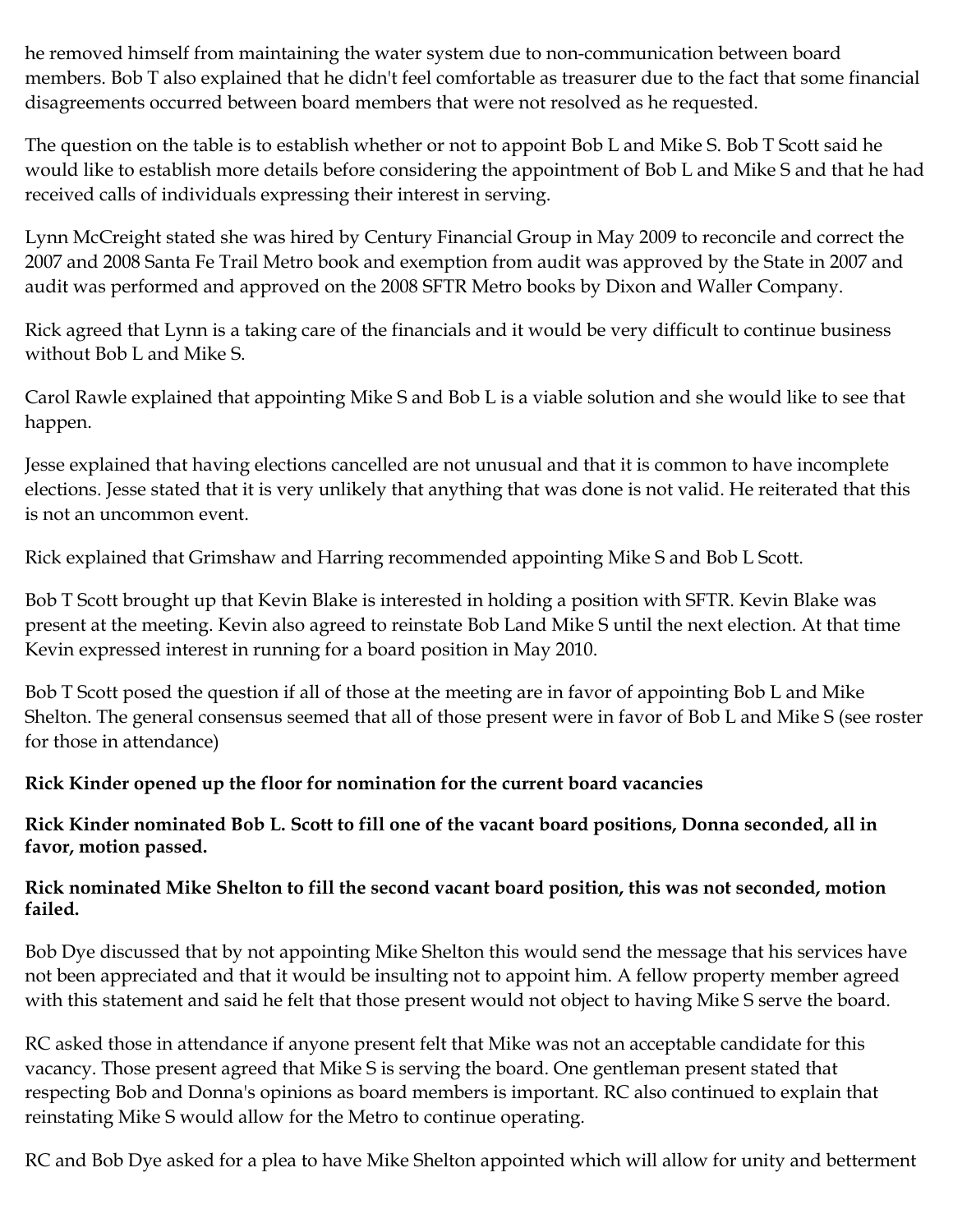of the community.

Bob T explained that he has received some positive feedback from the board for the duties he has performed. Another community member expressed his gratitude to Bob T to help install his first water tap. He also explained he was concerned over any contractual or legal issues that might be a risk for the Metro.

Discussion ensued regarding the appointment of Mike Shelton. RC brought up the information that was retrieved from legal counsel to appointment Mike S. until the 2010 meeting.

Donna suggested the meeting call the attorney and verify his position. At this point Rick Kinder called Grimshaw and Harring to speak with Russ Dykstra the lawyer for Santa Fe Trail Ranch.

Grimshaw and Harring. Russ Dykstra was contacted and counseled the board as follows:

Rick called Russ during the meeting and asked him to state his opinion regarding how to handle the appointment of the current vacancies. The lawyer stated he recommended Bob L Scott and Mike Shelton fill the current vacancies until the May election. Bob T Scott asked Russ if there any legal ramification at this time, Russ explained that if board members are serving in good faith then all business is valid. However, now that Bob L and Mike S know their vacancies are invalid business cannot be conducted by Bob L and Mike.

#### **Donna Scott made a motion to have Mike Shelton fill the second board vacancy, Bob T. seconded, all in favor, motion passed.**

Lynn talked about her status as the election official. Bob and Donna commended her on her work. The consensus of the board was to allow Lynn to remain as the election official.

Bond- Lynn presented the bond application to have the current board positions bonded which is \$1000 for each board member and a \$5000 bond on the treasurer's position. The board will consult with Lynn to fill out the application and get in compliance with bond requirements.

Donna made a motion to have Mike Shelton serve as the treasurer for the SFTR board and Bob L Scott serve as the SFTR Metro President, Bob T. Scott seconded, all in favor, motion passed.

Bob T Scott explained that currently the Metro is breaking even with the water system, but having community members look for leaks will minimize the amount of leaks on the ranch. Rick suggested sending out information regarding how to prevent leaks to all the property owners.

Bob T Scott asked for feedback from the community members not for just large problems but for all issues. Bob T Scott brought up a message received from Mr. Gonzales recommending Bob L Scott and Mike S to serve the board and he also received messages requesting new board members.

General and mixed discussion took place

## **Motion to adjourn made by Donna, seconded by Bob T. Scott, motion passed 10:29 a.m.**

# **Roster of Guests**

Nancy Allred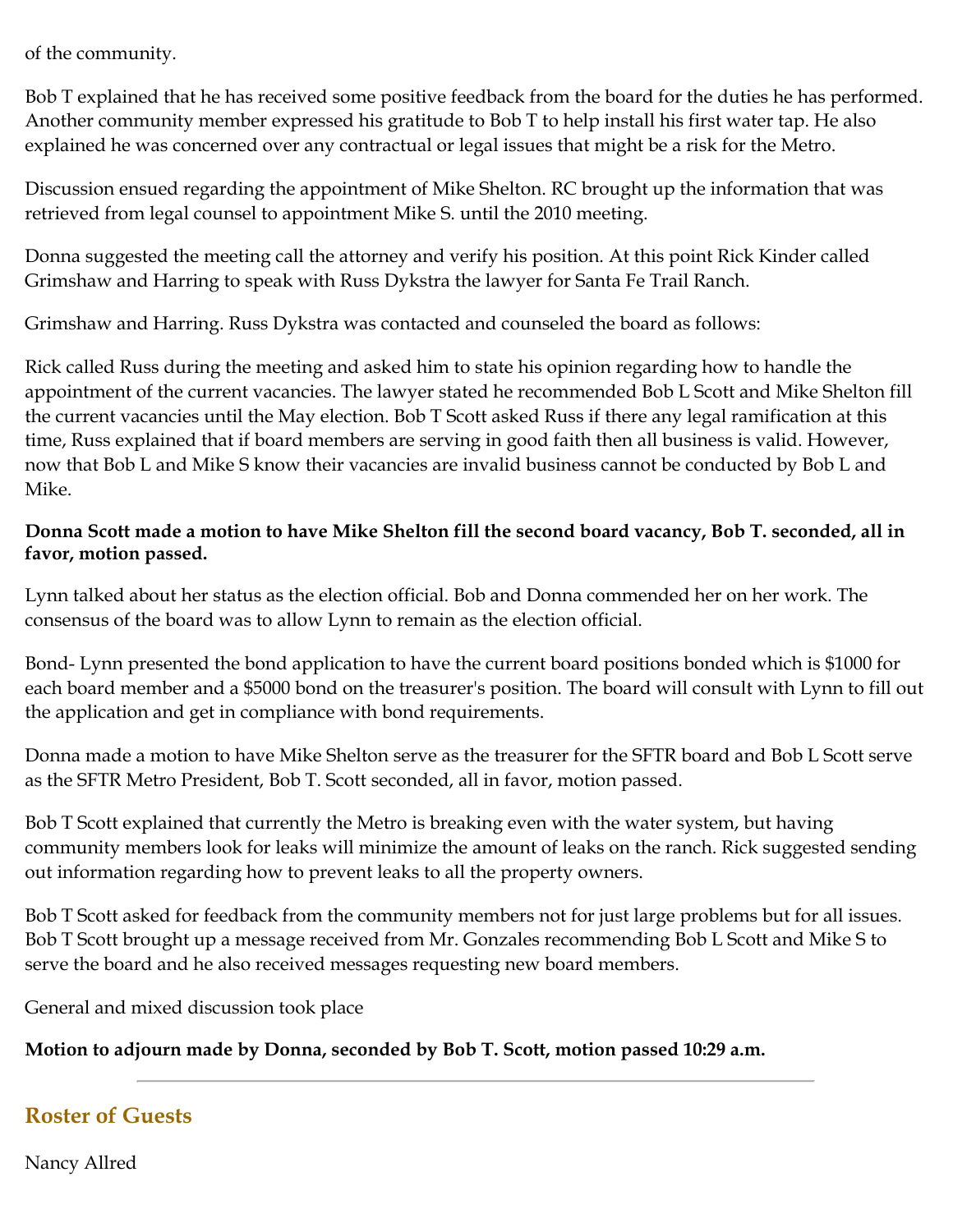Sue Downs Joyce Wolff Walter Wollf June Stephens Tom Stephens Bets Withington Robert Dye Mary Dye Carol Rawle Frances Purswell Montoya Jerry Withington Wes Young W.D. Phillips RC Gormley Fred Vaugeois Jesse Manzanares Dennis Scott Greg Beaumont Carolynn Johnson Phil Dunn Kevin Blake Allen Medina Val Allred Lynn D. McCreight Kelli Dochter-Van Matre Norma Brandon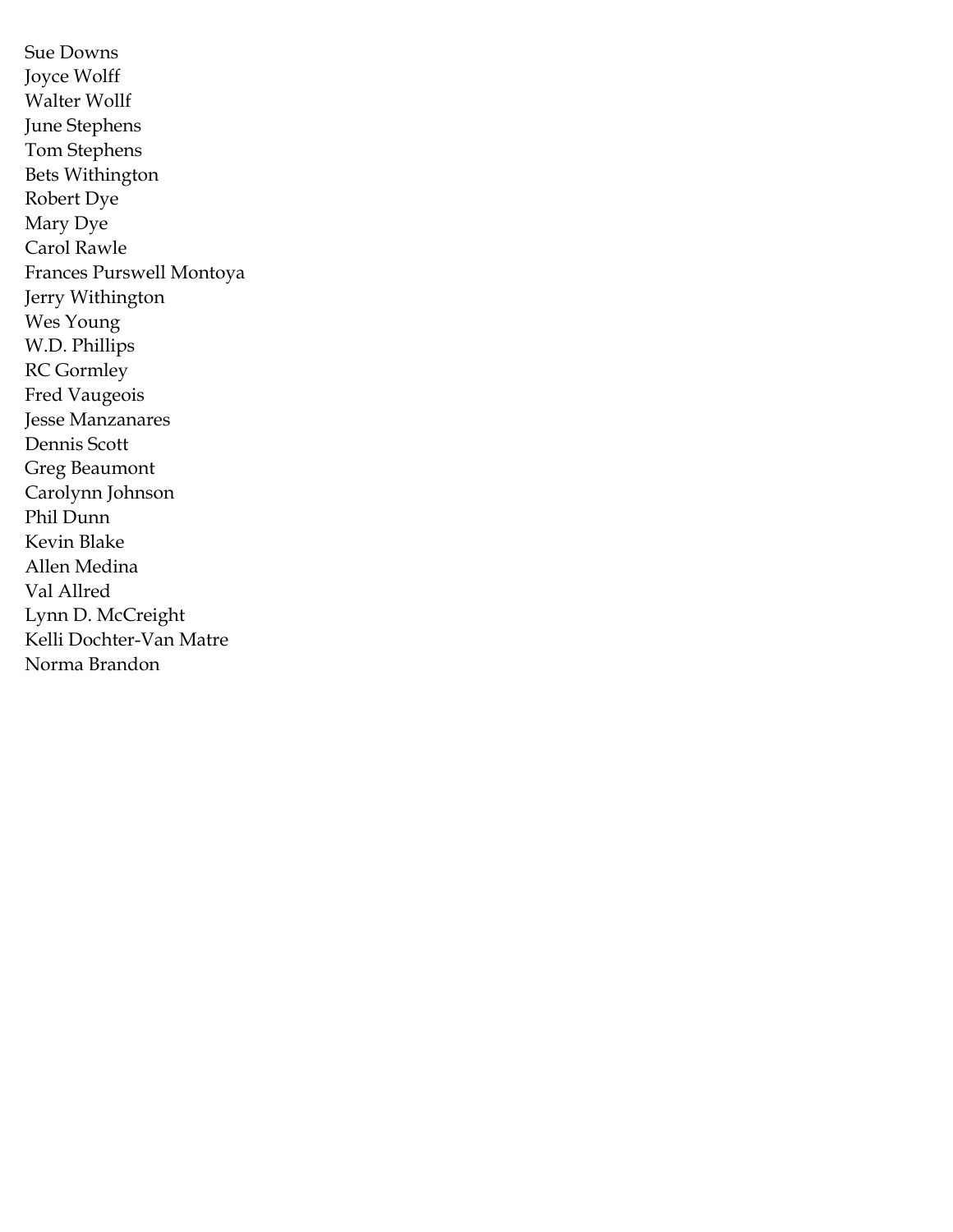## **SANTA FE TRAIL RANCH METROPOLITAN DISTRICT MEETING ON DECEMBER 28, 2009 CENTURY FINANCIAL GROUP OFFICES 109 W MAIN TRINIDAD, CO 81082**

### **Meeting called to order** by Bob L. Scott at 9:00 A.M.

**Proof of Notice**: was given in 3 public areas within the district and 2 public areas outside the district

**Roll Call** – Board members: Mike Shelton, Robert L. Scott, Rick Kinder, Robert T. Scott, Donna Scott: Guests: RC Ghormley, Dave Grove, Lynn D. McCreight, John Sanders, Marc Brandon, Jerry Withington, Norma Sue Downs, Frances Purswell-Montoya, Tom Stephens, W.D. Phillips, Rudolfo Reveles

## **Determination of a Quorum** – A quorum was established

**Secretary Report**: Discussion of the August 3, 2009 minutes – Corrections were made – Rick Kinder moved to approve the August 3, 2009 minutes as corrected – Mike Shelton seconded – motion carries.

Discussion of the November  $16<sup>th</sup>$ , 2009 Special Meeting minutes – Corrections were made – Mike Shelton moved to approve the November  $16<sup>th</sup>$ , 2009 minutes as corrected – Donna Scott  $2<sup>nd</sup>$  – motion carries.

**Treasures Report**: Mike Shelton discussed the financials, including the Balance Sheet, Profit and Loss and Budget vs. Actual. Mike pointed out that Lynn D. McCreight brought to his attention that the SCADA costs will be moved to fixed assets, per the auditor to be depreciated. Further discussion on the CPA costs (for auditing) on the Budget vs. Actual was included in the Accounting and Auditing and on the Profit and Loss they were split out.

Robert T. Scott suggested that the District pay back the owners a portion of the 7 year completion loan proceeds, stemming from promises made to the owners at the loan's origination. Significant discussion took place on the subject. Robert L. Scott made the point that there is no way of knowing what amount is remaining of the completion monies, since they nor the XL Surety settlement monies were set up as separate accounts. There is also, in his opinion, much work remaining before the OPEC related repairs are behind us. He also stated that the Board has a responsibility to provide safe drinking water to the Ranch, as well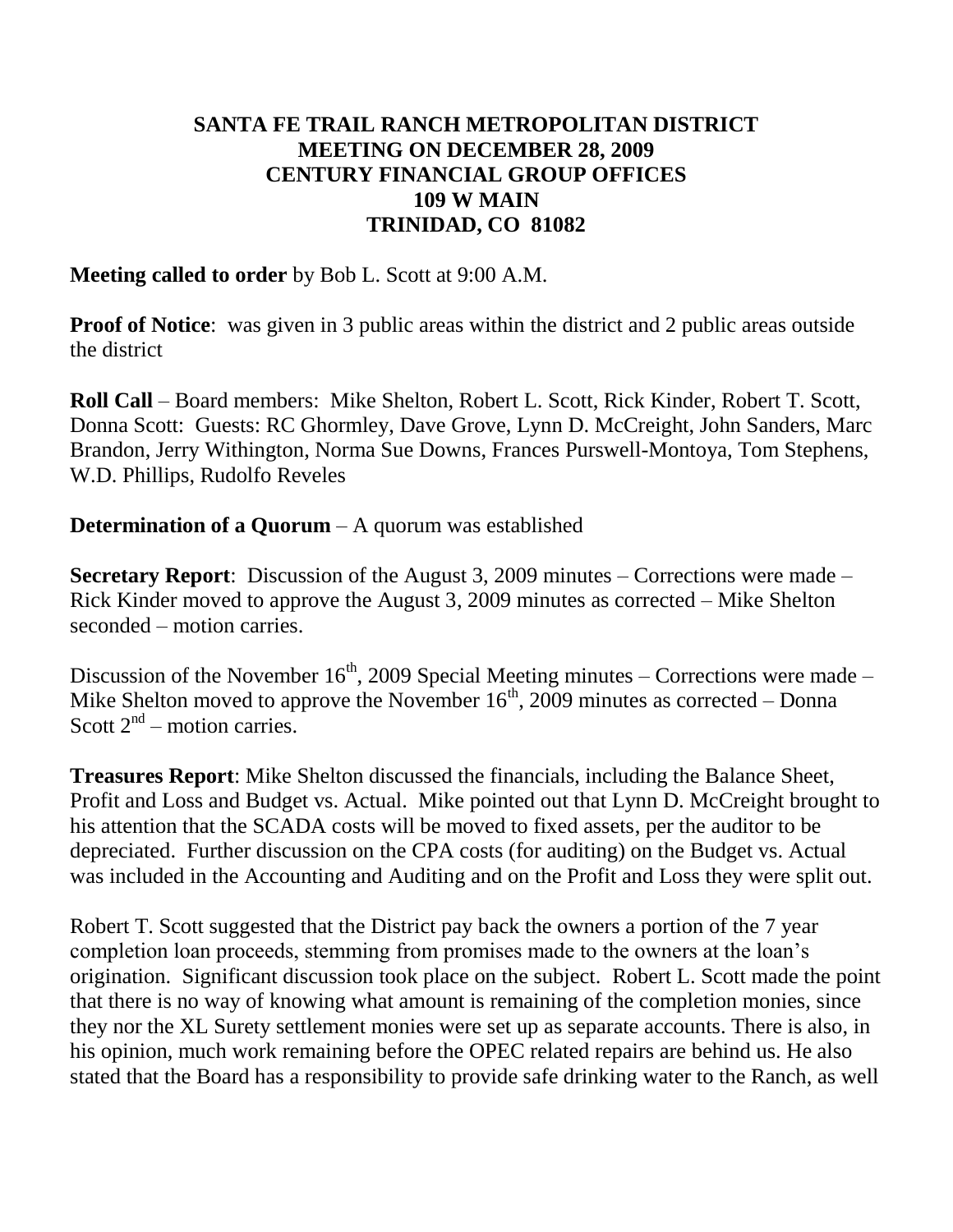as a fiduciary responsibility to assure that the funds are available to do so and that an arbitrary refund would be poor stewardship.

Mike Shelton stated the cash flow forecast shows our reserves depleting over the next few years.

RC Ghormley announced the arrival of John Sanders and asked if he could present the SCADA report while John was present to answer questions.

Reporting on the SCADA system. [SCADA stands for Supervisory Control and Data Acquisition, it's a term used to describe how equipment is controlled remotely; usually the term is associated with utility applications]

Next physical activity is to temporarily link Tank 3 with Tank 1 via radios to demonstrate a successful radio link and to provide proof of concept of the general approach we are taking to implement our SCADA system. Hope to have this done by the end of January.

Next administrative action (done in parallel with the above) is to do all the actions required to get an FCC license for the SCADA system and for mobile radios that will be used to help troubleshoot the SCADA installation, and to maintain the water system. Hope to have the frequency assigned by mid-February.

Once the frequency is approved, the initial set of radios can be ordered. Once these are received, the next phase can be implemented, which will give us the ability to monitor T1, T2 and T3 levels remotely. Mid-March is the target date.

RC glossed over many details that need to happen to support the above -- this is only a brief summary of the next several steps in the process.

Continued discussion on refunding the owners. A possible solution was suggested to put a cap on the monies and when that cap is reached, then refund some of the monies. Sue Downs said she did not want any money back to possibly prevent future assessments by the district. Further discussion was tabled to future meetings to conduct more research on future expenses relating to repairs, etc. and analysis of the cash flow.

Lynn D. McCreight will provide a copy of the updated cash flow to all board members.

Mike talked about the A/R Aging and instructed board members to make an appointment with Lynn D. McCreight to discuss the aging and informed the general public that details on the aging were private but TOTALS and procedures could be discussed with Lynn.

Mike announced he would check into CD rates with the local banks toward the end of January, 2010. The district's CD is maturing January 28, 2010. He will share his findings via email for a board decision on the best deal.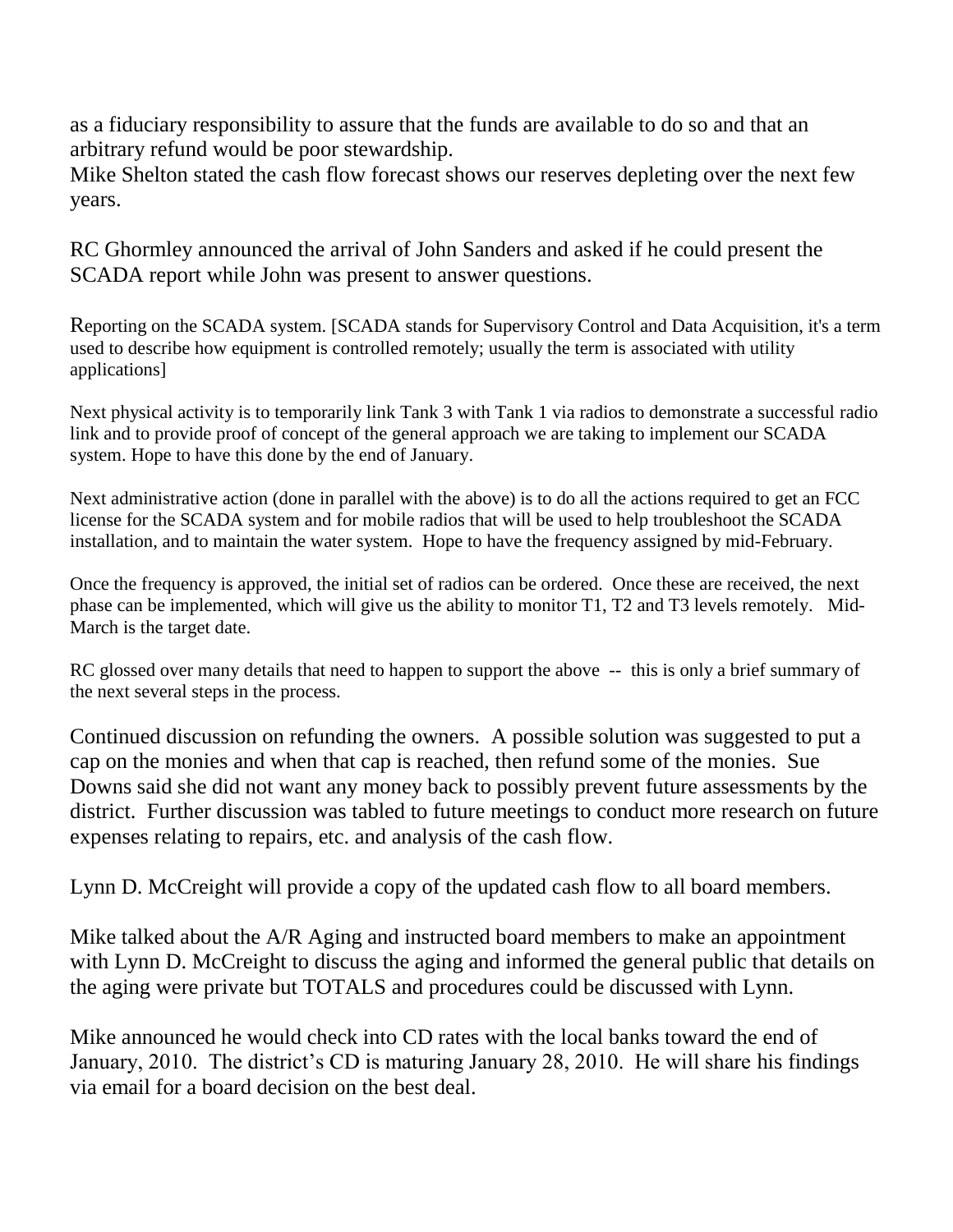Mike announced that owners will be reading their own meters on a quarterly basis. The board will read them in June for the yearly board reading. Discussion followed.

## **UNFINISHED BUSINESS**:

**System Operator Report**: Rick Kinder stated the system is up and running after a leak in pump #5, failed pump and tank 3 leak. All water tests are good. He has not received the test sheet to date. Robert L. Scott stated more district members will be certified. Rick said the state requires certified operators to oversee repairs, etc. It was suggested that all owners keep their cisterns full. Continued discussion on system improvements and repairs and SCADA.

**Election and Appointments**: Lynn D. McCreight discussed the required forms, reports and minutes that she sent to DOLA, Lawyer, District Court and County Clerk. These included: Oaths of office for Mike Shelton and Robert L. Scott, Certificates of Appointment for Mike Shelton and Robert L. Scott, Bond covering all District board positions (vs. members), and minutes of the special board meeting November 16, 2009.

Lynn also discussed the research done, continued research, Election 101 class, duties and timing of her duties as election official. Rudolfo Reveles (Rudy) suggested having an audit of district functioning laws by having legal representation at a meeting once a year or so. Discussion followed. Rudy read several Colorado state statues in regards to special districts. Who was eligible to vote was discussed. Questions on one vote per lot or more than one qualified voter per lot. Lynn will clarify with the question with the lawyer.

Robert L. Scott read off several election deadlines. He will handle the mapping requirement. Discussion followed. Robert L. Scott made a motion that the "Election Notice" be posted on the SFTR Bulletin Board, SFTR Guard Shack, SFTR Fire Station, County Clerks office, and the SFTR website 24 hours (as stated in the information at hand) prior to the election. The 24 hours was questioned. Lynn will verify that it is 24 hours vs. 72 hours as in past elections. Robert T. Scott seconded the motion. Motion carries. Lynn stated the notice will also be posted in the Century office. Robert L. Scott stated that this resolution on the "Election Notice" will be posted on the **S**pecial **D**istrict **A**ssociation website. The District is now a member of the S.D.A..

Robert L. Scott moved that the "Transparency Notice" be posted on the S.D.A. website and the SFTR website. Robert T. Scott seconded. Motion carries. What is included in this transparency can be obtained on the internet or contacting Lynn. This notice is due by January 15, 2010.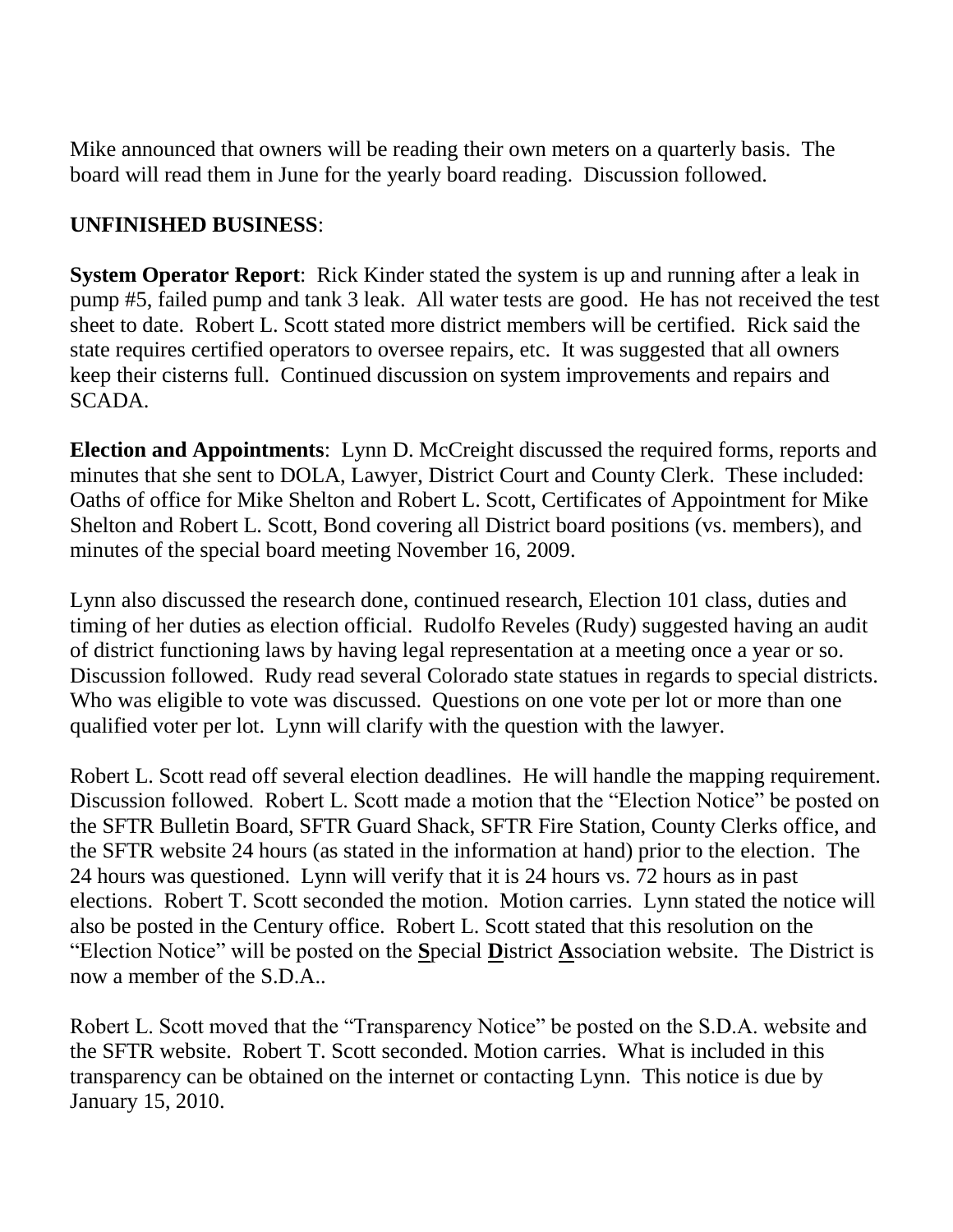Further election deadlines were discussed. The next board meeting has been set for March 1, 2010 at 9am at the Century Financial Business office, 109 W. Main, Trinidad, CO 81082. Rudy Reveles quoted Colorado statue on special districts needing to have regular meetings. It was suggested having the meetings at a different time to accommodate more owners to be able to attend. Discussion followed.

Lynn D. McCreight had stated the board needed to make a resolution to have either a "Mail in Election" or a "Polling Place" election. The mail in election is more inclusive but more expense, depending on the number of eligible voters. Discussion followed. Robert L. Scott moved to have a "Mail in Election". Robert T. Scott seconded. Motion carries. Lynn will confirm the terms of this type of election with the lawyer. Lynn stated that a Mail Ballot Plan had to be filed with the Colorado Secretary of State as soon as possible but no later than 65 days prior to the regular election.

## **NEW BUSINESS**:

Lynn D. McCreight announced that Dave Grove from Century was in attendance to discuss a new contract with the SFTR Metro District. Discussion followed. Robert T. Scott asked Dave to put together a proposal that clearly defines the expectation of both sides and email the proposal to the board members.

Mike Shelton presented the proposed 2010 Budget. Discussion followed. Changes were made to Mike's original proposed budget. Robert L. Scott moved to approve the 2010 Budget as amended. Mike Shelton seconded. Motion carries. Copy attached.

In the discussion of the budget numbers, Rick mentioned that some owners wanted to have notice of any leaks in the water system. Discussion followed.

Mike Shelton stated that Lynn has requested a \$100.00 petty cash fund to pay for filing the liens, lien releases, etc. Discussion followed. Mike Shelton moved to set up a \$100.00 petty cash fund for Lynn to pay for filing liens, lien releases, etc. Robert L. Scott seconded. Motion carries.

## **ADJOURMENT**:

Robert L. Scott moved to adjourn at 11:44 pm. Seconded. Motion carries.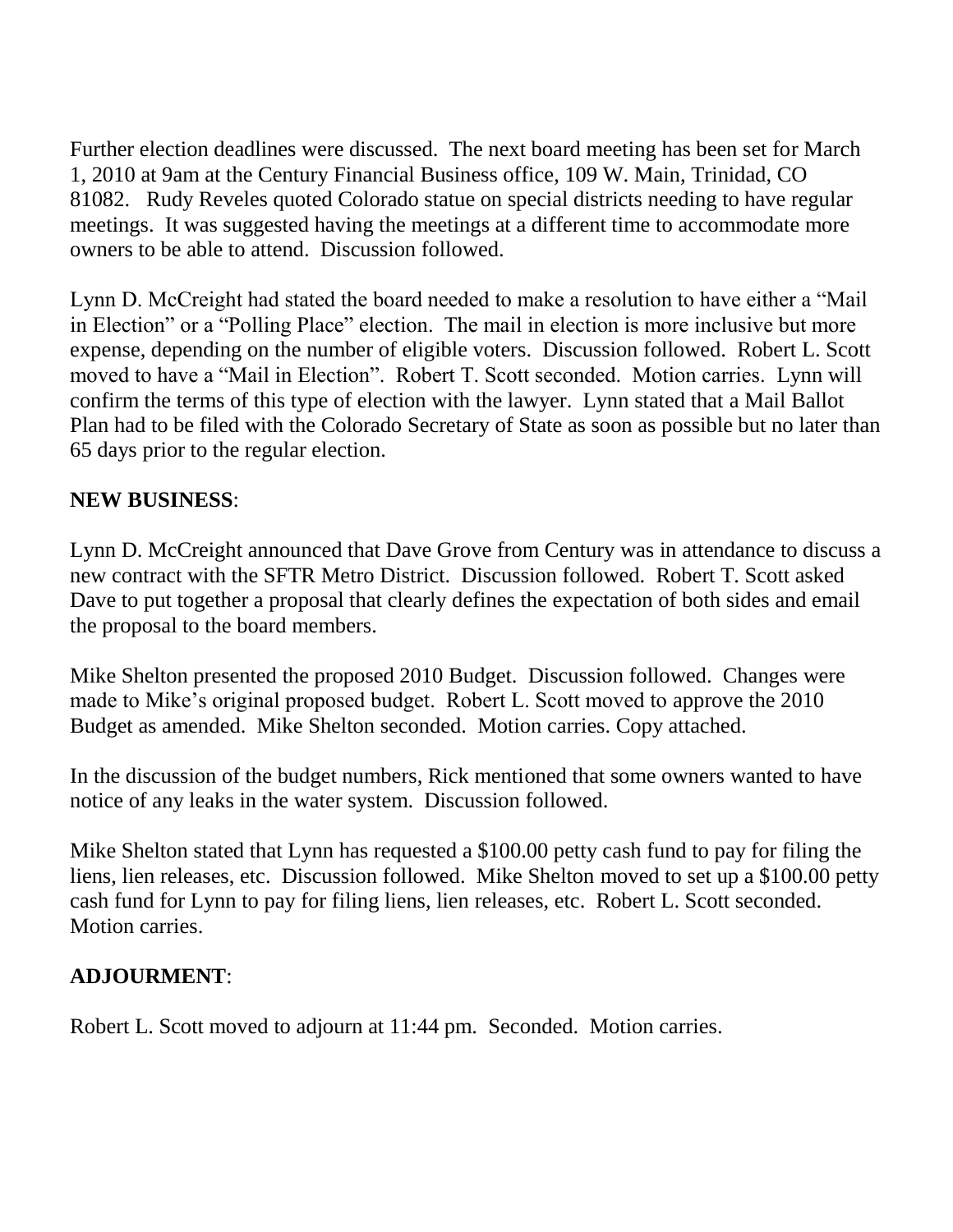#### **REVENUE**

#### **2010 proposed Budget**

| <b>Water Sales</b>                 | 40000  |
|------------------------------------|--------|
| <b>Maintenance Fees</b>            | 65490  |
| City Tap Fees                      | 25750  |
| <b>Metro Meter Fees</b>            | 5500   |
| System 2nd loan payments           | 40000  |
| <b>Owner Bond Assessments</b>      | 150000 |
| Finance/ Interest Charges- All     | 3500   |
| Other- Misc. Income                | 1000   |
| Carry over for<br>for 2009<br>2007 | 400000 |

#### **TOTAL INCOME** 731240

#### **EXPENSES**

| <b>Bank Fees</b>               | 400    |
|--------------------------------|--------|
| Legal Fees                     | 10,000 |
| Accounting                     | 35,000 |
| <b>CPA Costs</b>               | 3,500  |
| Utilities - Water              | 30,000 |
| Utilities - Electric           | 13,000 |
| Mileage Reimbursements         | 5,500  |
| Insurance                      | 4,000  |
| Maintenance Repairs- Non OPEC  | 26,000 |
| <b>Completion Repairs-OPEC</b> | 26,000 |
| <b>Sanitation Expenses</b>     | 7,000  |